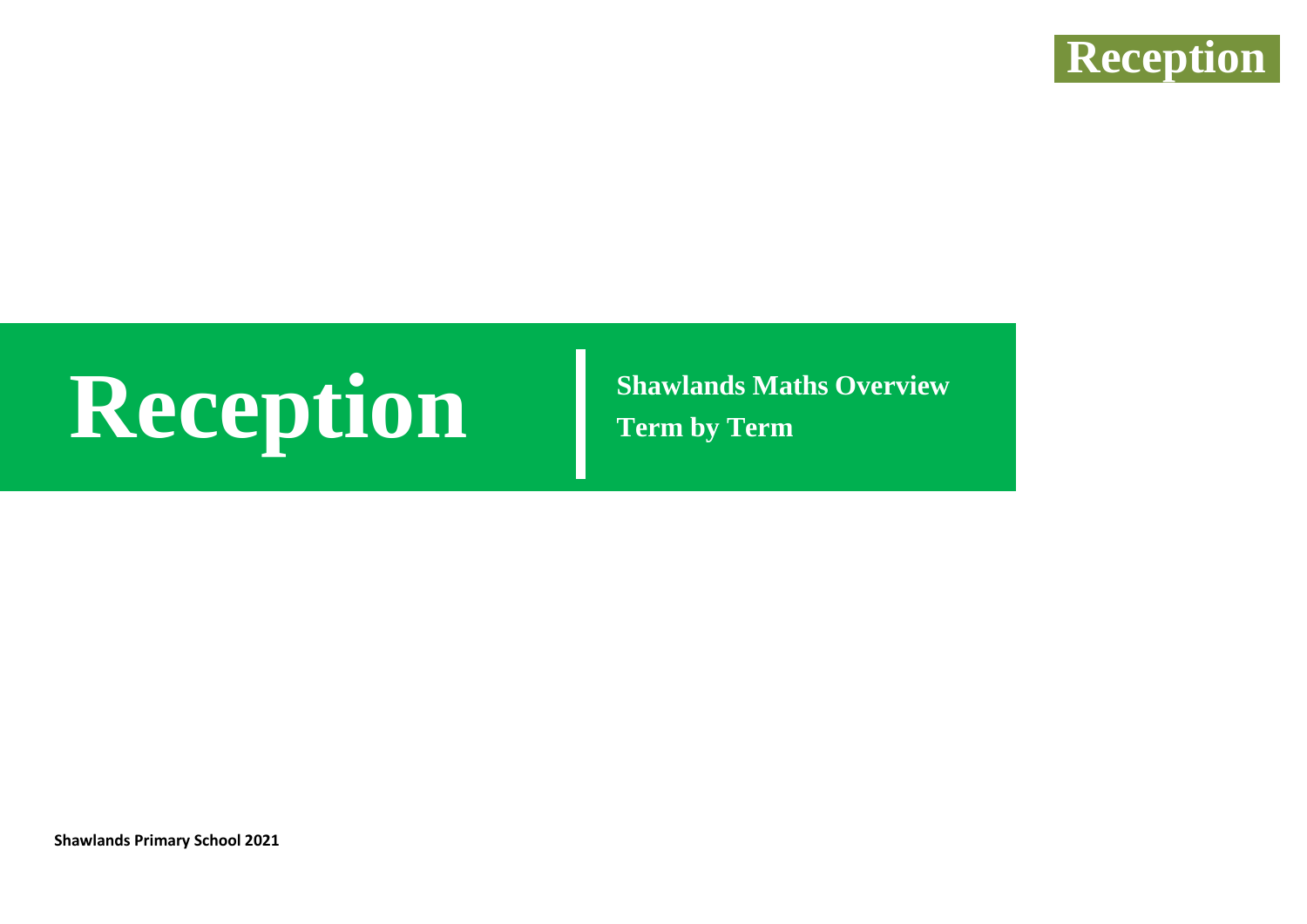



#### **Reception Overview**

|               | Week 1                                      | Week 2                                    | Week 3 | Week 4                                         | Week 5                                              | Week 6 | Week 7                                                                                              | Week 8                                                | Week 9       | Week 10                                                           | Week $11$ | Week 12                                      |
|---------------|---------------------------------------------|-------------------------------------------|--------|------------------------------------------------|-----------------------------------------------------|--------|-----------------------------------------------------------------------------------------------------|-------------------------------------------------------|--------------|-------------------------------------------------------------------|-----------|----------------------------------------------|
| Autumn        | <b>Baseline</b>                             |                                           |        | <b>Numbers: counting and</b><br>recognition    |                                                     |        | 2D shape                                                                                            |                                                       | <b>Money</b> | <b>Numbers: addition and</b><br>subtraction                       |           |                                              |
| Spring        | <b>Numbers: counting and</b><br>recognition |                                           |        | <b>Size, Weight and Capacity</b>               |                                                     |        | <b>Numbers: Number Bonds</b><br>to 10 and Numerical<br><b>Patterns/Repeating</b><br><b>Patterns</b> |                                                       |              | Time:<br>Days of<br>3D shape<br>Week /<br>Day and<br><b>Night</b> |           |                                              |
| <b>Summer</b> | <b>Time</b>                                 | <b>Num</b><br>bers:<br>odd<br>and<br>even |        | <b>Numbers:</b><br>addition and<br>subtraction | <b>Numbers:</b><br>doubling, halving and<br>sharing |        |                                                                                                     | <b>Position and</b><br>Distance -<br><b>Measuring</b> |              | <b>Data Handling</b>                                              |           | <b>Consolidat</b><br>ion/<br>assessmen<br>ts |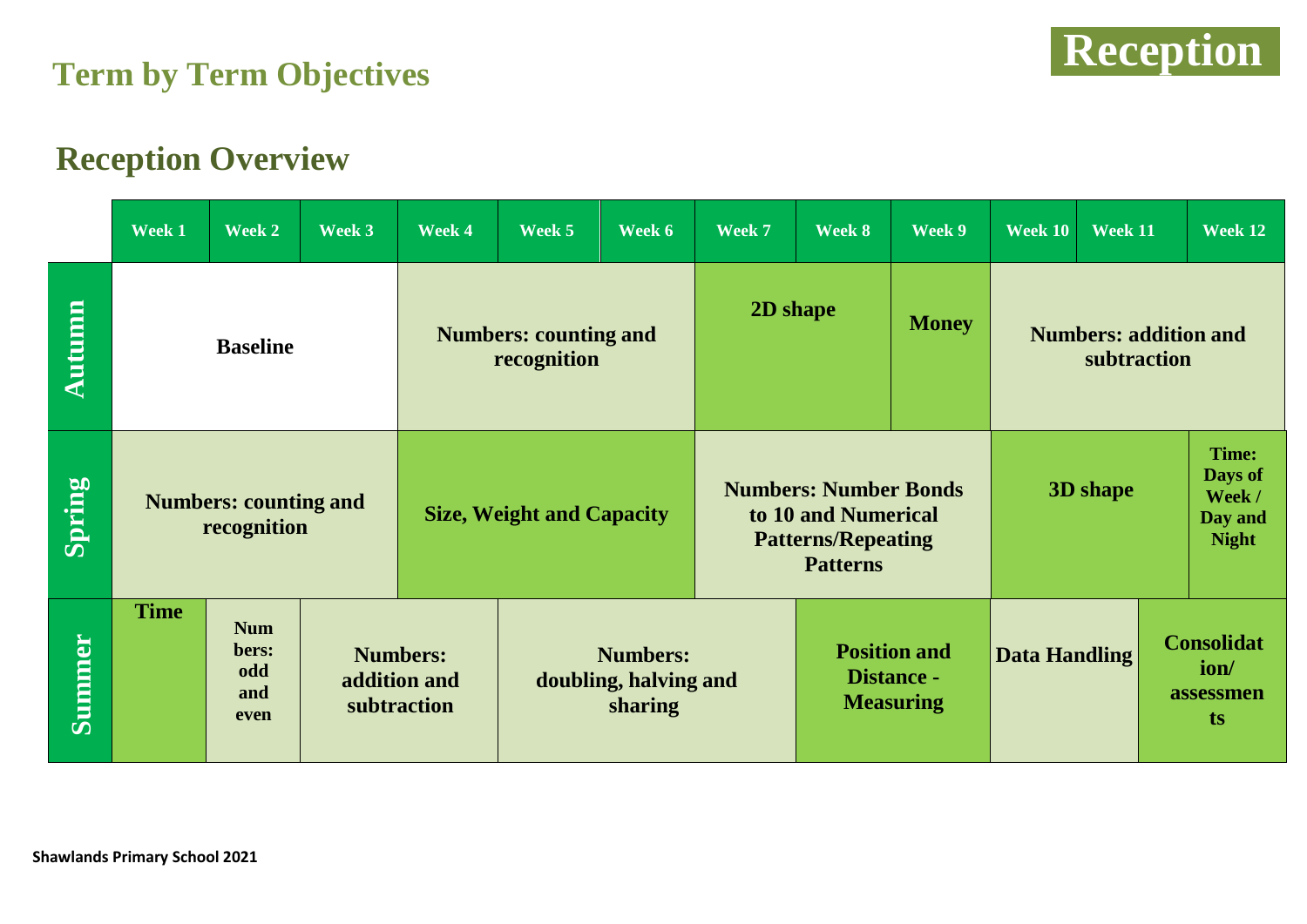### **Reception Term by Term Objectives**



| Year<br><b>Reception</b><br><b>Autumn</b><br>Term                                                                                                                                                                                                                                                                                                                                                                                                                                                                                                                                                                                                                                                                                                                                                                                                                                                                                                                                                                                                                                                                                                                                                                                                                                                                                                                                                    |                |
|------------------------------------------------------------------------------------------------------------------------------------------------------------------------------------------------------------------------------------------------------------------------------------------------------------------------------------------------------------------------------------------------------------------------------------------------------------------------------------------------------------------------------------------------------------------------------------------------------------------------------------------------------------------------------------------------------------------------------------------------------------------------------------------------------------------------------------------------------------------------------------------------------------------------------------------------------------------------------------------------------------------------------------------------------------------------------------------------------------------------------------------------------------------------------------------------------------------------------------------------------------------------------------------------------------------------------------------------------------------------------------------------------|----------------|
| <b>Week</b><br>Week 2<br>Week 3<br><b>Week</b><br><b>Week</b><br><b>Week</b><br>Week 7<br>Week 10<br>Week 8   Week 9<br>Week 11<br><b>Numbers: Counting and</b><br><b>Baseline</b><br>2d Shape<br><b>Numbers: Addition and Subtraction</b><br><b>Money</b><br><b>Recognition</b><br>Select, rotate and<br>Count<br>beyond.<br>Count objects, actions and sounds.<br>manipulate shapes to<br>Count objects, actions and sounds.<br>Subitise.<br>ten.<br>develop spatial reasoning<br>Compare<br>Subitise.<br>skills.<br><b>Numbers</b><br>Link the number symbol (numeral) with its cardinal number value.<br>Compose and decompose<br>Understand the<br>Link the number symbol (numeral) with<br>shapes so that children<br>Count beyond ten.<br>its cardinal number value.<br>'one<br>more.<br>recognise a shape can have<br>than/one<br><b>Compare Numbers</b><br>less•<br>other shapes within it, just<br>than'<br>Understand the 'one more than/one less than' relationshipbetween consecutive numbers.<br>Count beyond ten.<br>asnumbers can.<br>Explore the composition of numbers to 10.<br><b>Compare Numbers</b><br>relationship<br>Understand the 'one more than/one less<br>Automatically recall number bonds for numbers 0-5 and some to 10.<br>between<br>than' relationship between consecutive<br>consecutive<br>numbers.<br>numbers.<br>Explore the composition of numbers to<br>10. | <b>Week 12</b> |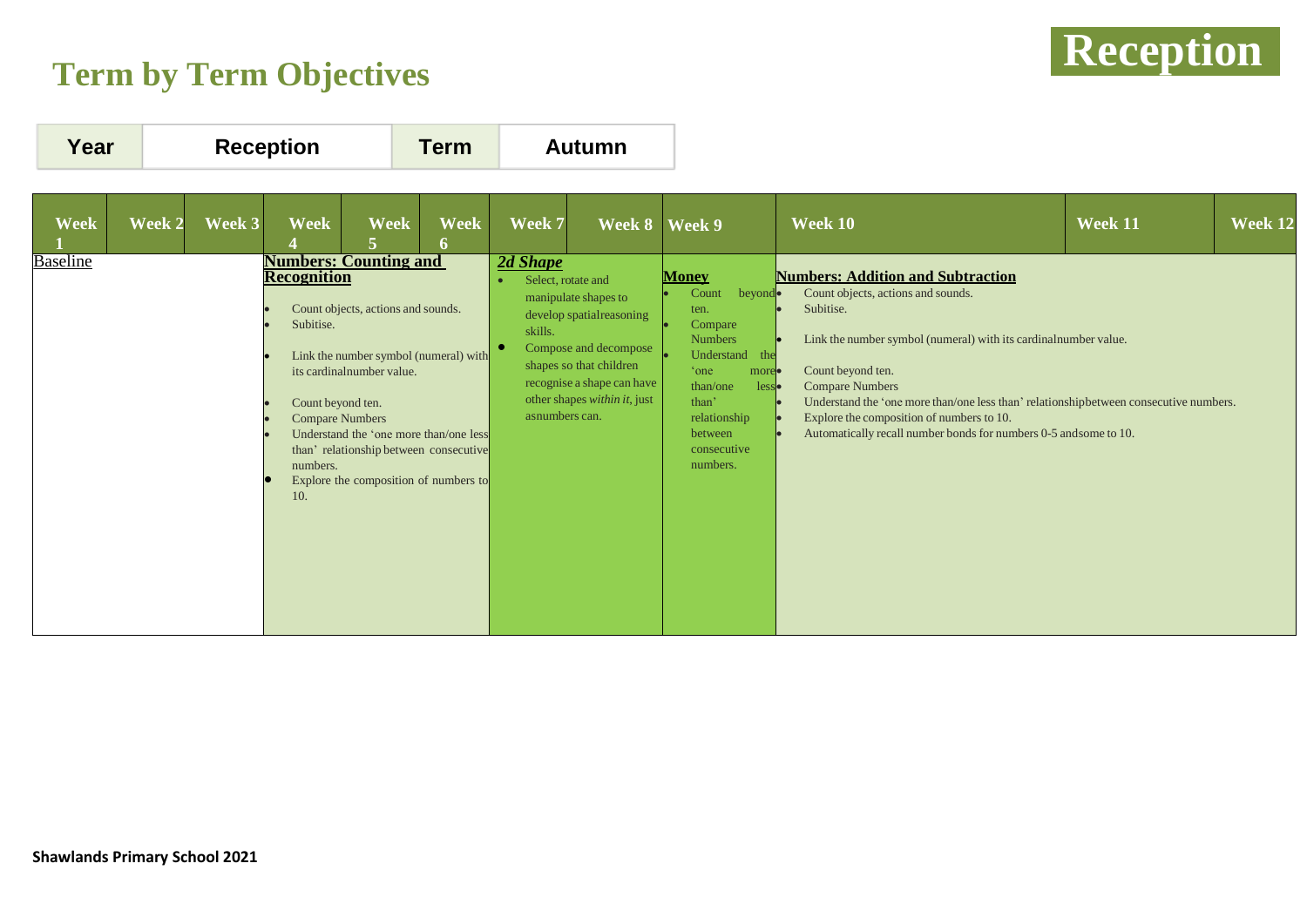### **Reception Term by Term Objectives**



| Year                                                                                                                                                  | <b>Reception</b>                                                                                                                                                                                   |        | <b>Term</b>                                   |                                      | <b>Spring</b> |                                                                                                                                                                     |                                                                                                                                                                              |                                                                                                    |                                                                                 |                                                                                                                                                      |                                                                                                                                   |
|-------------------------------------------------------------------------------------------------------------------------------------------------------|----------------------------------------------------------------------------------------------------------------------------------------------------------------------------------------------------|--------|-----------------------------------------------|--------------------------------------|---------------|---------------------------------------------------------------------------------------------------------------------------------------------------------------------|------------------------------------------------------------------------------------------------------------------------------------------------------------------------------|----------------------------------------------------------------------------------------------------|---------------------------------------------------------------------------------|------------------------------------------------------------------------------------------------------------------------------------------------------|-----------------------------------------------------------------------------------------------------------------------------------|
| Week 1                                                                                                                                                | Week 2                                                                                                                                                                                             | Week 3 | Week 4                                        | Week 5                               | Week 6        | Week 7                                                                                                                                                              | Week 8                                                                                                                                                                       | Week 9                                                                                             | Week 10                                                                         | Week 11                                                                                                                                              | Week 12                                                                                                                           |
| <b>Numbers: Counting and Recognition</b><br>Subitise.<br>number value.<br>Count beyond ten.<br><b>Compare Numbers</b><br>between consecutive numbers. | Count objects, actions and sounds.<br>Link the number symbol (numeral) with its cardinal<br>Understand the 'one more than/one less than' relationship<br>Explore the composition of numbers to 10. |        | <b>Size, Weight and Capacity</b><br>$\bullet$ | Compare length, weight and capacity. |               | <b>Numbers: Number Bonds to 10 and</b><br><b>Numerical Patterns/Repeating Patterns</b><br>Subitise.<br>number value.<br>Count beyond ten.<br><b>Compare Numbers</b> | Count objects, actions and sounds.<br>relationshipbetween consecutive numbers.<br>Explore the composition of numbers to 10.<br>Continue, copy and create repeating patterns. | Link the number symbol (numeral) with its cardinal<br>Understand the 'one more than/one less than' | <b>3D Shape</b><br>reasoning skills.<br>shapes so that children<br>numbers can. | Select, rotate and manipulate<br>shapes to develop spatial<br>Compose and decompose<br>recognise a shape can have<br>other shapes within it, just as | <b>Time: Days</b><br>of the<br><b>Week/Day</b><br>and Night<br>Compare<br>$\bullet$<br>numbers<br>Count<br>$\bullet$<br>beyond 10 |